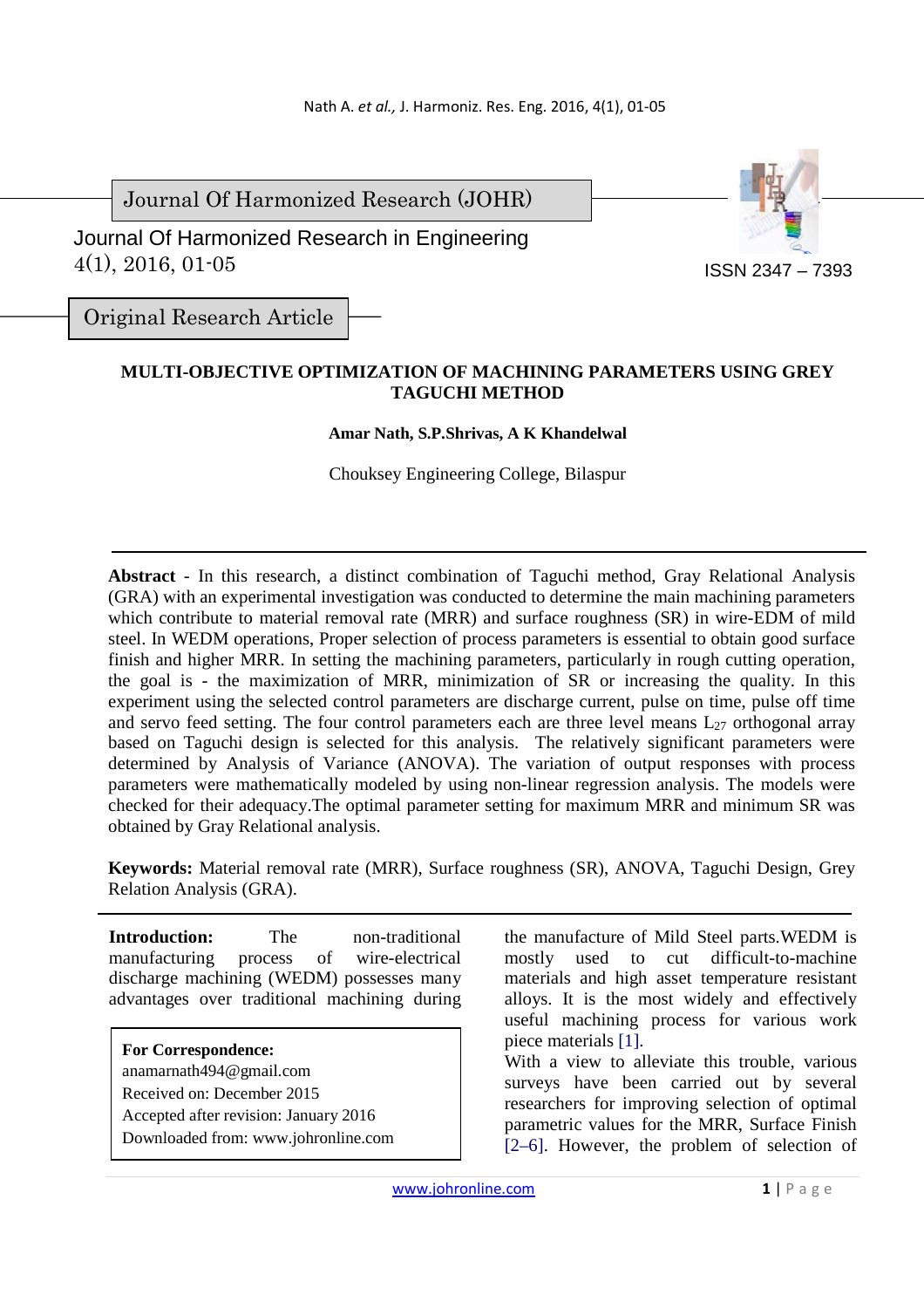machining parameters is not fully depending on machine controls rather material dependent. To advance manufacturing processes with single performance characteristic, the optimal selection of control parameters Taguchi method has been widely adopted. Traditional Taguchi method cannot solve multi-objective optimization problems. To overcome this, the Taguchi method together with Grey relational analysis (GRA) has a wide area of application in manufacturing processes and other optimization process[7– 12].

The objective of the present work is an attempt to finding feasibility of machining Mild Steel using copper electrode wire. The machining parameter selected for discharge current, pulse on time, pulse off time and servo feed using  $L_{27}$ orthogonal array based on Taguchi design approach analyzing the responses MRR and SR. **Experimentation:** Wire EDM machine puts impulse voltage between electrode wire and workpiece through impulse source, controlled by servo system, to get a certain gap, and realize impulse discharging in the working liquid between electrode wire and workpiece. Numerous tiny holes appear due to erosion of impulse discharging, and therefore get the needed shape of workpiece (Shown in Fig. 1). For this experiment the whole work can be down by Wire Electric Discharge Machining, model Electronica EZEECUT-WEDM with servo-head (constant gap) and positive polarity for electrode was used to conduct the experiments. Distil water as a dielectric fluid, with side flushing of copper tool.Experiments



were conducted with positive polarity of

electrode.

Fig 1. Wire Electric Discharge Machining

**Taguchi Design Experiments in Minitab:**  Taguchi designs provide a powerful and efficient method for designing products that operate consistently and optimally over a variety of conditions. Taguchi proposed several approaches to experimental designs that are sometimes called "Taguchi Methods." These methods utilize two, three, four, five, and mixed-level fractional factorial designs. Taguchi refers to experimental design as "offline quality control" because it is a method of ensuring good performance in the design stage of products or processes. In the experiment using four factors and each are three levels then total number of experiments to be conducted is 27. In this study, an  $L_{27}$  OA based on Taguchi design are used machining parameters like discharge current, pulse on time, pulse off time and servo feed setting were varied to conduct 27 different experiments and the measurements weights of the work piece were taken for calculation of MRR. Minitab software was used to analysis the findings.

The levels of experiment parameters are like discharge current, pulse on time, pulse off time and servo feed setting shown in Table 1 and the Response are depicted in Table 2.

| <b>Parameters</b>       | unit            | <b>Level</b> | Level | Level <sub>3</sub> |  |
|-------------------------|-----------------|--------------|-------|--------------------|--|
|                         |                 |              | 2     |                    |  |
| Ip                      | А               | 13           | 18    | 23                 |  |
| (Discharge)             |                 |              |       |                    |  |
| Current)                |                 |              |       |                    |  |
| $T_{on}$<br>(pulse      | $(\mu s)$       | 100          | 112   | 118                |  |
| on time)                |                 |              |       |                    |  |
| $T_{\text{off}}$ (pulse | $(\mu s)$       | 20           | 30    | 40                 |  |
| off time)               |                 |              |       |                    |  |
| SF<br>(Servo            | $\text{(mm/u)}$ | 500          | 1300  | 2000               |  |
| Feed)                   |                 |              |       |                    |  |

Table 1 Machining parameter and their levels

**Results and Discussions:** In This chapter are related about influences of MRR and SR in WEDM and finding the result which factors discharge current, pulse on time, pulse off time and servo feed of Copper tool, is most with mild steel workpiece important with help of orthogonal array based on Taguchi  $L_{27}$  design.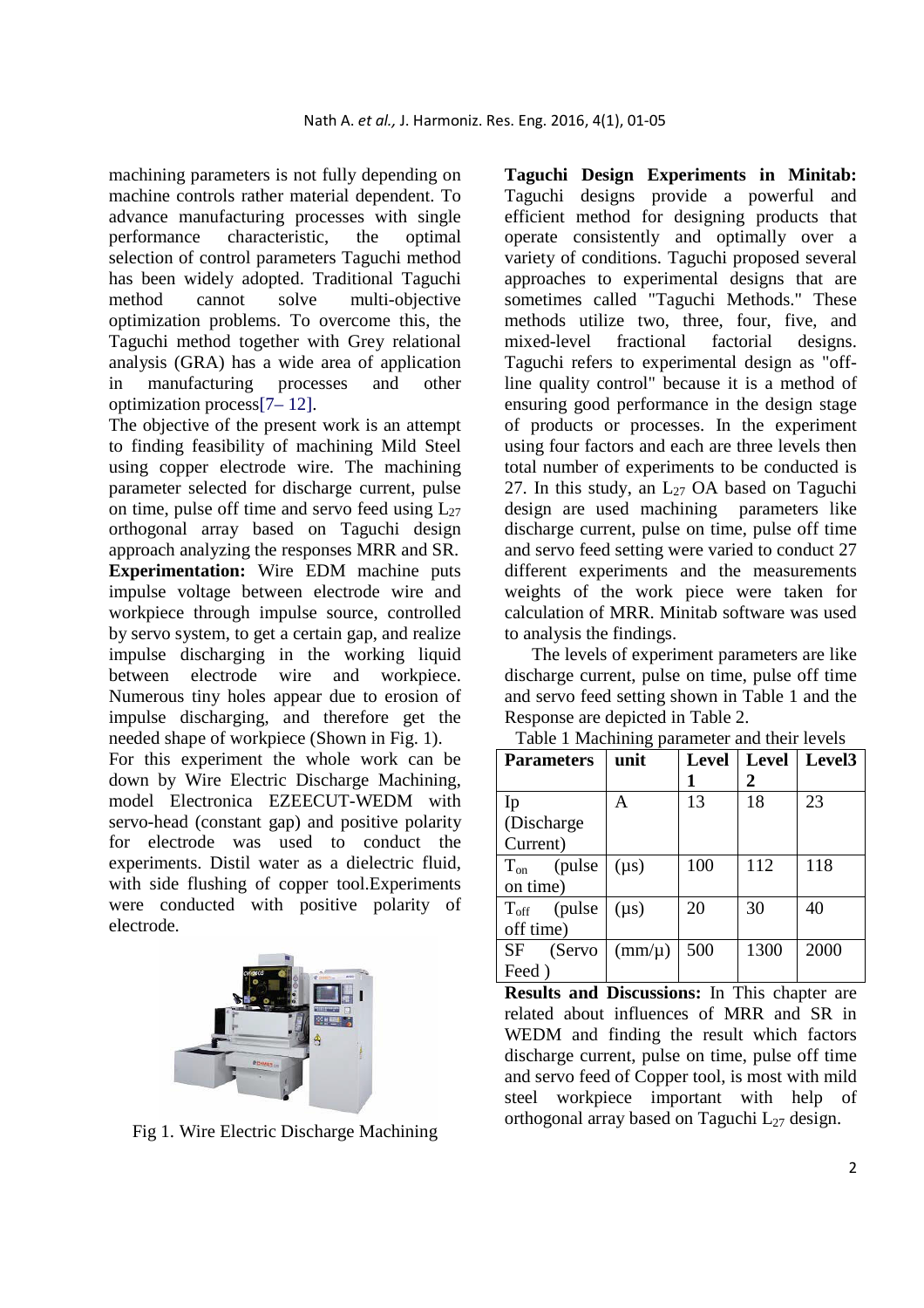## **Optimization by Gray relation analyses**

in Table 2 (observation table)are used to calculated the normalised MRR and SR. These normalised values are used to calculate GRC's for both the responses using Equation 1 and 2. Subsequently, GRG is evaluated from GRG's for each experimental run. According to GRG rules, all the experimental run are related to higher is better policy''. The experimental run verse GRG plot is shown inFig 2. It is the Pareto graph of GRGs and the run numbers **27** are having the three highest GRG values.

In addition, the mean of the GRG for each level of the EDM parameters, and the total mean of

In Gray relational analysis, multiple performances canlbrealnification ansighigule resuments of early relational grade GRG is summarised in Table 1 for each factor comparability sequence has a stronger correlation to the reference sequence. Fig. 2 represents graphically in main effect plot for GRG and this graph exposes that the optimal WEDM parameter i.e. Ip = 23A,  $T_{on} = 112 \mu s$ ,  $T_{off}$  = 40  $\mu$ s, and SF =1300 mm/ $\mu$ . The significance of the factors on overall quality characteristics of the WEDM process has also been evaluated quantitatively with ANOVA for GRG. as a result, the combined effect of  $\mathbf{I}p$  on GRG in insignificant.

|  | Table 2 Grey relation analysis response table |
|--|-----------------------------------------------|
|  |                                               |

| Run             | <b>MRR</b> | <b>SR</b>        | <b>N MRR</b> | N SR  | <b>GRC</b> | <b>GRC</b> | <b>GRG</b> | <b>Ranking</b>  |
|-----------------|------------|------------------|--------------|-------|------------|------------|------------|-----------------|
|                 |            |                  |              |       | <b>MRR</b> | <b>SR</b>  |            |                 |
| $\mathbf{1}$    | 0.0040     | 0.78             | 0.001        | 0.759 | 0.334      | 0.675      | 0.504      | 11              |
| $\overline{2}$  | 0.0049     | 0.66             | 0.003        | 0.847 | 0.334      | 0.765      | 0.550      | 7               |
| $\overline{3}$  | 0.0210     | 0.84             | 0.023        | 0.715 | 0.339      | 0.637      | 0.488      | 13              |
| $\overline{4}$  | 0.0029     | 0.95             | 0.000        | 0.635 | 0.333      | 0.578      | 0.456      | 21              |
| $\overline{5}$  | 0.0142     | 0.45             | 0.014        | 1.000 | 0.337      | 1.000      | 0.668      | $\overline{3}$  |
| $\overline{6}$  | 0.2084     | 0.85             | 0.262        | 0.708 | 0.404      | 0.631      | 0.518      | 10              |
| 7               | 0.0264     | 1.082            | 0.030        | 0.539 | 0.340      | 0.520      | 0.430      | 24              |
| $\overline{8}$  | 0.0793     | 1.195            | 0.097        | 0.456 | 0.356      | 0.479      | 0.418      | $\overline{27}$ |
| $\overline{9}$  | 0.0553     | 0.98             | 0.067        | 0.613 | 0.349      | 0.564      | 0.456      | 20              |
| 10              | 0.1198     | 1.05             | 0.149        | 0.562 | 0.370      | 0.533      | 0.452      | 22              |
| 11              | 0.1460     | 1.01             | 0.182        | 0.591 | 0.379      | 0.550      | 0.465      | 19              |
| 12              | 0.0935     | 1.03             | 0.115        | 0.577 | 0.361      | 0.542      | 0.451      | 23              |
| 13              | 0.0322     | 0.93             | 0.037        | 0.650 | 0.342      | 0.588      | 0.465      | 18              |
| 14              | 0.2250     | 1.04             | 0.283        | 0.569 | 0.411      | 0.537      | 0.474      | 16              |
| 15              | 0.2171     | $\mathbf{1}$     | 0.273        | 0.599 | 0.408      | 0.555      | 0.481      | 14              |
| $\overline{16}$ | 0.2250     | $\overline{1.3}$ | 0.283        | 0.380 | 0.411      | 0.446      | 0.429      | 25              |
| $\overline{17}$ | 0.0751     | 0.95             | 0.092        | 0.635 | 0.355      | 0.578      | 0.467      | $\overline{17}$ |
| 18              | 0.5385     | 0.93             | 0.683        | 0.650 | 0.612      | 0.588      | 0.600      | $\overline{5}$  |
| $\overline{19}$ | 0.5000     | 1.22             | 0.634        | 0.438 | 0.577      | 0.471      | 0.524      | $\overline{9}$  |
| 20              | 0.2593     | 1.37             | 0.327        | 0.328 | 0.426      | 0.427      | 0.426      | 26              |
| 21              | 0.3145     | 1                | 0.397        | 0.599 | 0.453      | 0.555      | 0.504      | 12              |
| $\overline{22}$ | 0.5472     | 1.137            | 0.694        | 0.499 | 0.620      | 0.499      | 0.560      | 6               |
| 23              | 0.5510     | 1.82             | 0.699        | 0.000 | 0.624      | 0.333      | 0.479      | $\overline{15}$ |
| $\overline{24}$ | 0.7872     | 1.71             | 1.000        | 0.080 | 1.000      | 0.352      | 0.676      | $\overline{2}$  |
| 25              | 0.4119     | 1.03             | 0.522        | 0.577 | 0.511      | 0.542      | 0.526      | $\overline{8}$  |
| $\overline{26}$ | 0.5510     | 0.91             | 0.699        | 0.664 | 0.624      | 0.598      | 0.611      | $\overline{4}$  |
| $\overline{27}$ | 0.7872     | 1.03             | 1.000        | 0.577 | 1.000      | 0.542      | 0.771      | $\overline{1}$  |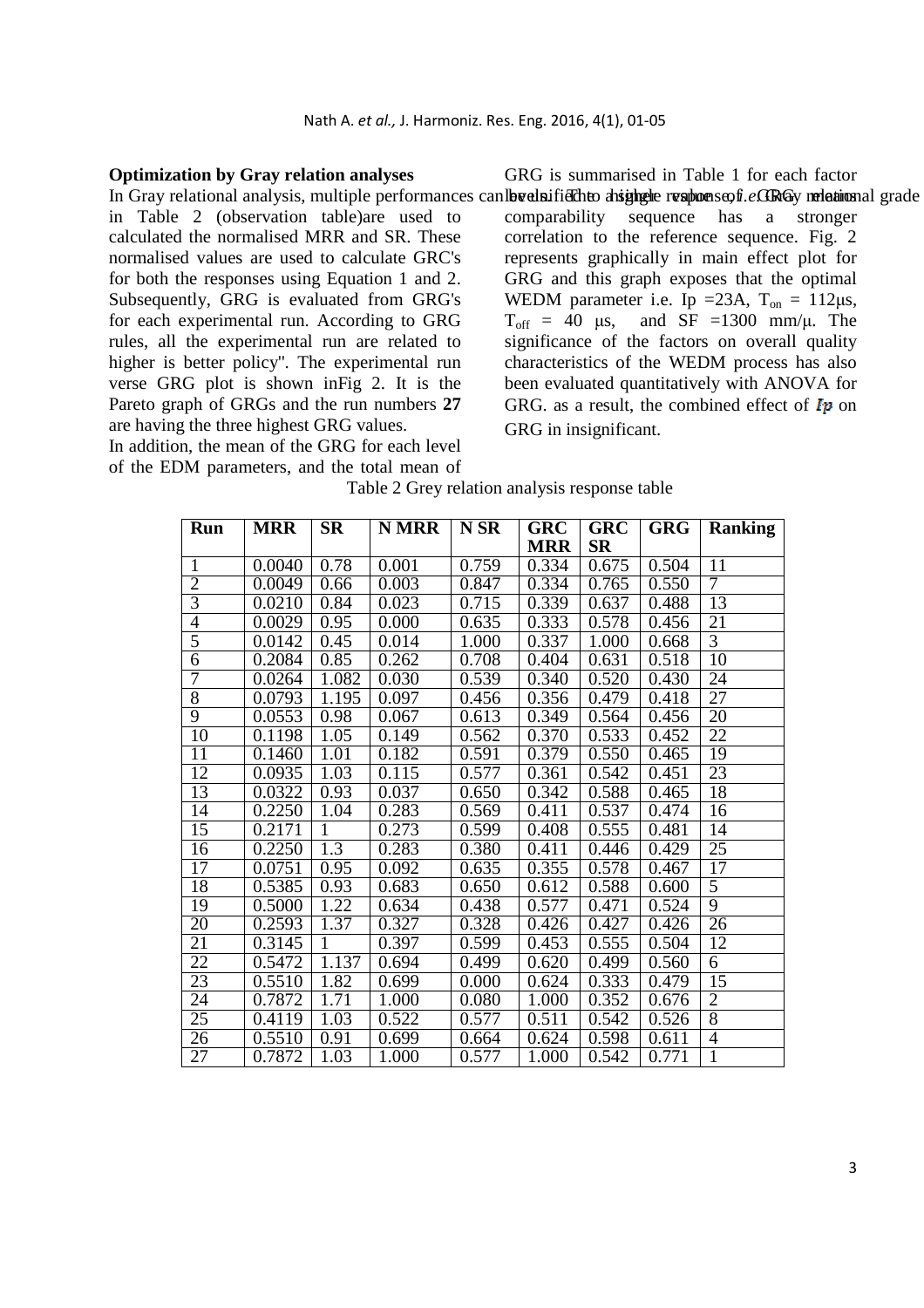



Fig. 2 Main effect plots for GRG

Conclusions: L<sub>27</sub> OA based Taguchi design was used to study MRR and SR on Mild tool steel with sideimpulse flushing. MRR is affected by  $T_{on}$  and  $T_{off}$ . It decreases and slightly increases with  $T_{on.}$ 

The following conclusions are described.

- Finding the result of MRR discharge current is most influencing factor and then pulse duration time and the last is pulse off time than servo feed. MRR increased with the discharge current (IP).
- In the case of surface roughness the most important factor of discharge current then pulse on time, pulse off time and other factors are not important as compare to this factors.
- Gray relation analysis was adopted to optimize the WEDM process with multiple performance characteristics, i. e., MRR and SR. The optimal EDM parameter settings were found to be  $I_p = 23A$ ,  $T_{on} = 112 \mu s$ ,  $T_{off}$ *= 40 µs and SF =1300 mm/µ*for maximum MRR and minimum SR

## **References**

[1]. R.Snoeys, F. Staelens and W. Dekeyser, Current trends in nonconventional material removal processes. CIRP Annals Manufacturing Technology, 35(2):467–480 (1986).

[2] D.Scott, , S. Boyna, and K.P. Rajurkar,. Analysis and optimization of parameter combinations in WEDM. Int. J. Prod. Res, 29, 2189–2207 (1991).

[3] Y.S.Tarng,, S.C.Ma and L.K.Chung , Determination of optimal cutting parameters in wire electrical discharge machining, Int. J. Machine Tools Manuf, 35, 1693–1701(1995).

[4] Y.S.Liao, , J.T.Huang, and H.C.Su, A study on the machining-parameters optimization of wire electrical discharge machining, J. Mater. Process. Technol, 71, 487–493(1997).

[5] T.A. Spedding, and Z.O. Wang , Parametric optimization and surface characterization of wire electrical discharge machining process. Precision Eng, 20, 5–15 (1997).

[6] C.Y. Ho, and Z.C Lin, , Analysis and application of grey relation and ANOVA in chemical mechanical polishing process parameters, Int. J. Adv Manuf. Technol.,21, 10– 14, (2003)

[7] M.Shajan, , M.Kamal, and M.S.Shunmugam, Data Mining applied to Wire-EDM process, J. Mater. Process. Technol, 142 ,182– 189(2003).

[8] Tosun, N.,. Determination of optimum parameters for multiperformance characteristics in drilling by using grey relational analysis. Int,.J. Adv. Manuf. Technol., 28, 450–455. 2006 [9] Chang, C.K. and Lu, H.S.,. Design optimization of cutting parameters for side milling operations with multiple performance characteristics, Int. J. Adv. Manuf. Technol., 32, 18–26. (2007)